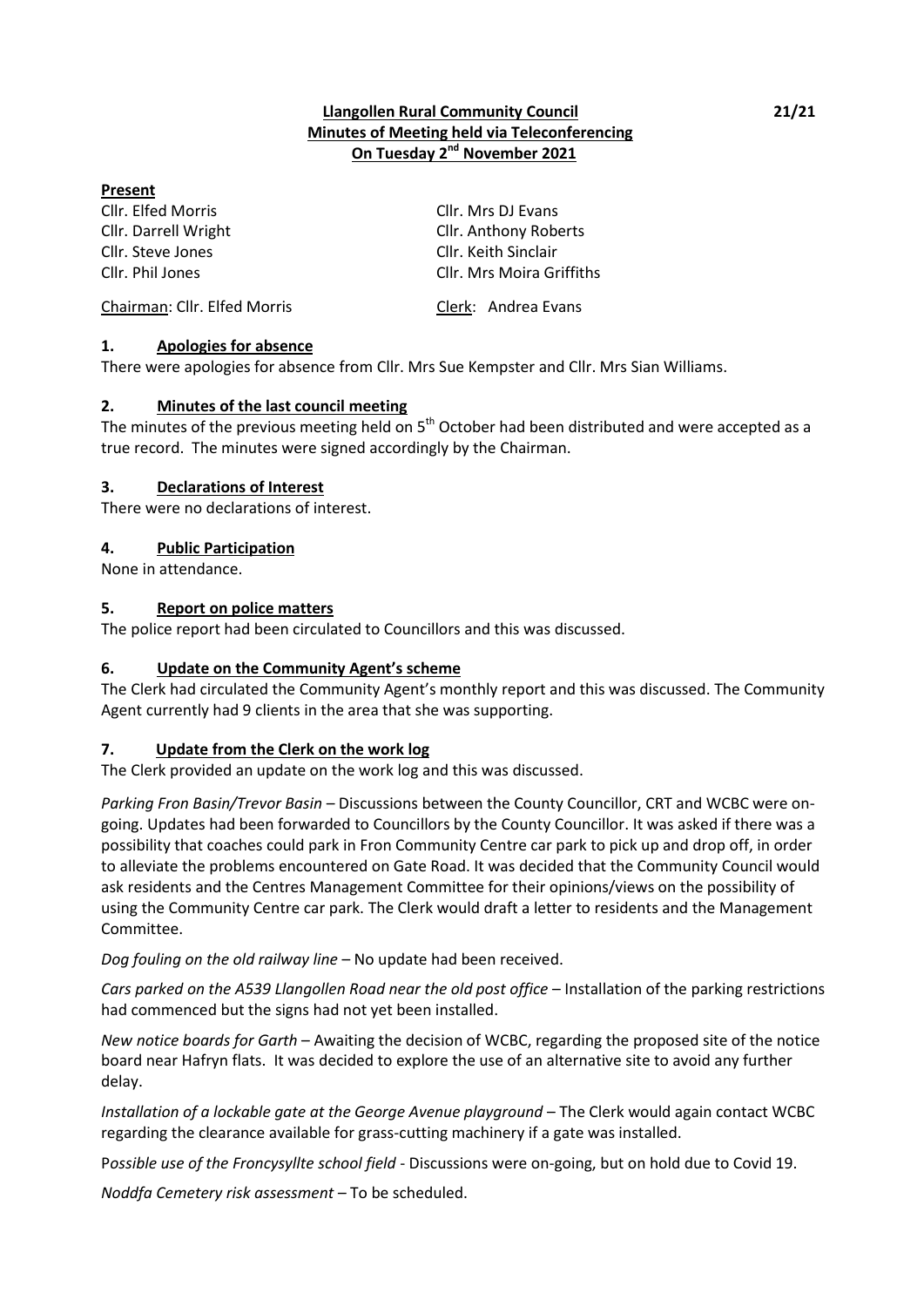*Memorial Garth* – Cllr. Morris would find a new contractor willing to carry out the work.

*Water running into the Trevor playground* – The source of the leak had been identified as private residences and this is being dealt with.

*Easement required for the JC Edwards wall land* – LRCC's solicitor was working on this.

*Safety issues on Gate Road due to parked cars* – The situation was on-going.

*Flooding on the A539* – One gulley was scheduled to be repaired by WCBC.

*Part of wall at Noddfa Cemetery had collapsed* – The work was scheduled for the end of the month.

# **8. Planning applications**

Consideration of planning applications:

**P/2021/0983** – Outline application for erection of dwelling (all matters reserved) - **land adjacent to Llwybr Y Garth, Yr Ochr, Froncysyllte, Wrexham** 

There were no objections to the application

**P/2021/0560** – Redevelopment of canal basin for use as boat hire business including erection of 2 buildings and storage enclosure – **Trevor Basin, New Road, Trevor, Wrexham. Amended plans**

It was decided that this would be discussed at a separate meeting once Councillors had the opportunity to study the amended plans.

# **9. Correspondence update from the Clerk**

All correspondence was listed in the Clerk's report and had been forwarded to Councillors. The Chairman congratulated the Clerk on passing the CiLCA qualification.

# **10. Update from the Boer War Memorial Working Group**

A second quotation was being sought to enable submission of an application for a Profession Advice grant of up to £1500, to fund preparation of the project for a bid for the work. Froncysyllte Community Centre was fund raising for the project.

# **11. Update on publication of the Community Newsletter**

The Clerk reported that preparation of the newsletter was progressing with a view to it being ready for distribution by 20<sup>th</sup> November.

# **12. To appoint a representative to One Voice Wales**

It was decided to defer this appointment until the next meeting.

## **13. Authorisation of contributions to Seion Chapel, St. David's Church and Capel Y Croes**

The following contributions were approved: Seion Chapel £200; St. David's Church £250; and Capel Y Croes £250.

# **14. The condition of pavements on the Rhos Y Coed Estate, Trevor**

Councillors expressed concern at the condition of a number of pavements on the Trevor Estate. Some pavements did not have many smooth areas and were uneven after being patched numerous times, making them hazardous to walk along. The County Councillor offered to discuss this with WCBC.

# **15. Trevor Scout Hut Hedge**

The hedge of the Scout Hut in Trevor was encroaching onto the footpath and causing a hazard for users of the path. It was decided that the Clerk would write to the Scout Leader to ask for the hedge to be trimmed.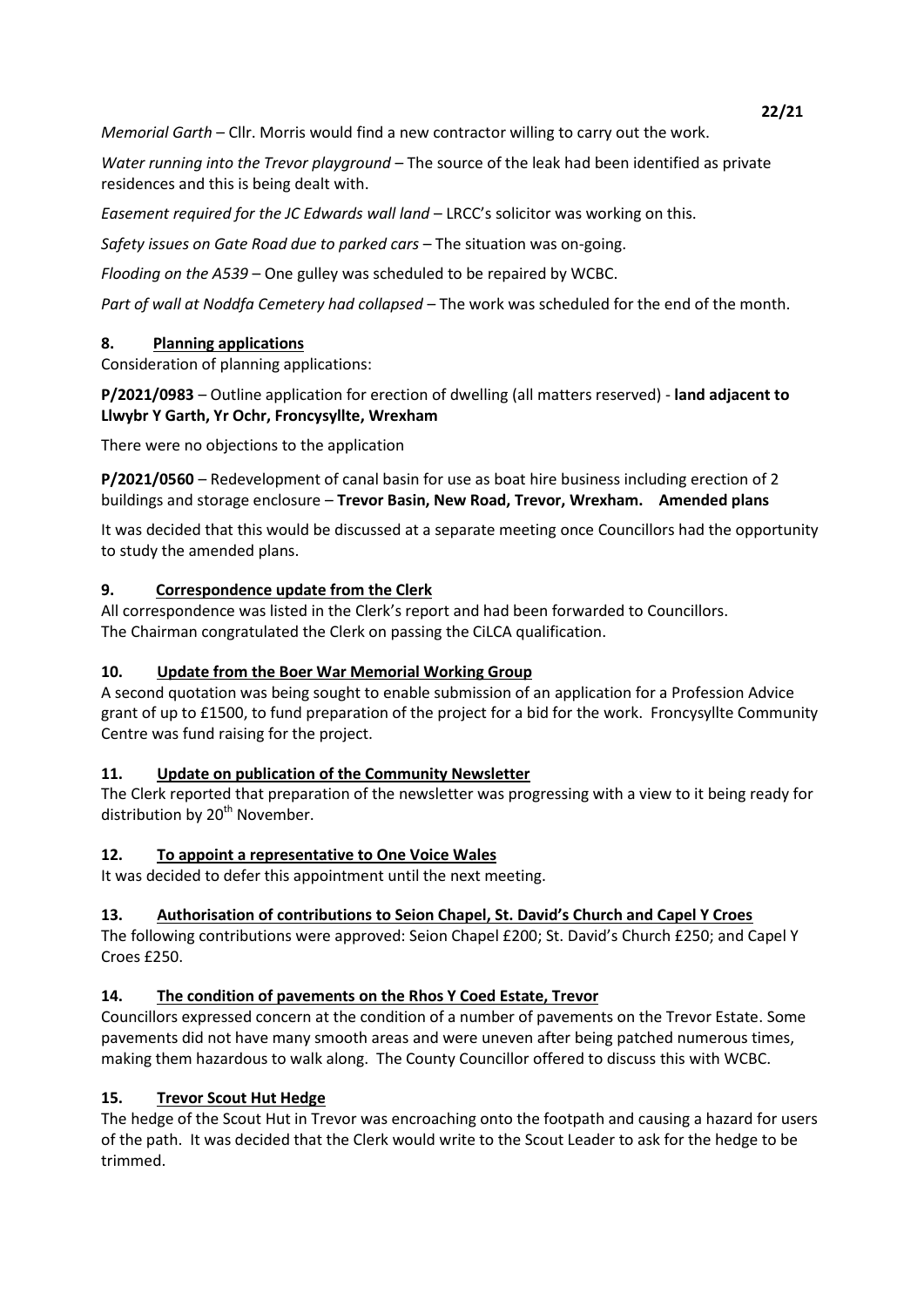### **16. Report from the Aqueduct Association 23/21**

It was decided that this item would be deferred until the next meeting.

# **17. Quotations for grass-cutting contracts effective from 1st April 2022**

The current grass-cutting contracts end on 31<sup>st</sup> March 2022. It was decided that the Clerk would obtain quotations, covering a 2 year period, for the playground work, and for the footpaths work as per the previous specifications.

# **18. Update from the Christmas Working Group**

Following an update from the group, it was decided that the Council would hold a competition for the Most Interesting and Creative garden display, and the Most Interesting and Creative window display. There would be prizes for  $1^{\text{st}} 2^{\text{nd}}$  and  $3^{\text{rd}}$  in each category.

In addition the Council would sponsor and provide prizes for a Christmas card competition in Ysgol Y Garth and Froncysyllte CP School.

It was decided that Cllr. P Jones would join the Working Group.

# **19. Grants to local organisations**

The Council decided to resume its annual small grants to local organisations. The Clerk would include details of the application process in the Newsletter. Applications would be considered in the February Council meeting.

# **20. Arrangements for Remembrance Day**

The Chairman thanked Cllr. A. Roberts and Cllr. P. Jones for attaching the lamp-post poppies. Councillors would lay wreaths in Garth and Froncysyllte on Remembrance Sunday.

# **21. Finance**

Financial statements had been circulated as at the end October 2021: receipts for 2020/21; bank reconciliation; and budget monitoring against precept and receipts.

## **Authorised payments:**

| P Ankers              | 102446 | £250.00              |
|-----------------------|--------|----------------------|
| P Green               | 102447 | £688.00              |
| The Rainbow Centre    | 102448 | £1,805.00 (Re-issue) |
| <b>SLCC</b>           | 102449 | £166.00              |
| Seion Chapel          | 102450 | £200.00              |
| St David's Church     | 102451 | £250.00              |
| Capel Y Croes         | 102452 | £250.00              |
| J Evans               | 102453 | £123.65              |
| J Evans               | 102454 | <b>NJC</b>           |
| Dee Valley Federation | 102455 | £100.00              |
| <b>NEST</b>           | DD     | £45.76               |
| <b>Total</b>          |        | £4,797.63            |
|                       |        |                      |

**22. Items for the next agenda**

Cycle track

**Date, Time and Venue of the Next Meeting – 7 th December 2021 at 7.00pm via Teleconferencing**